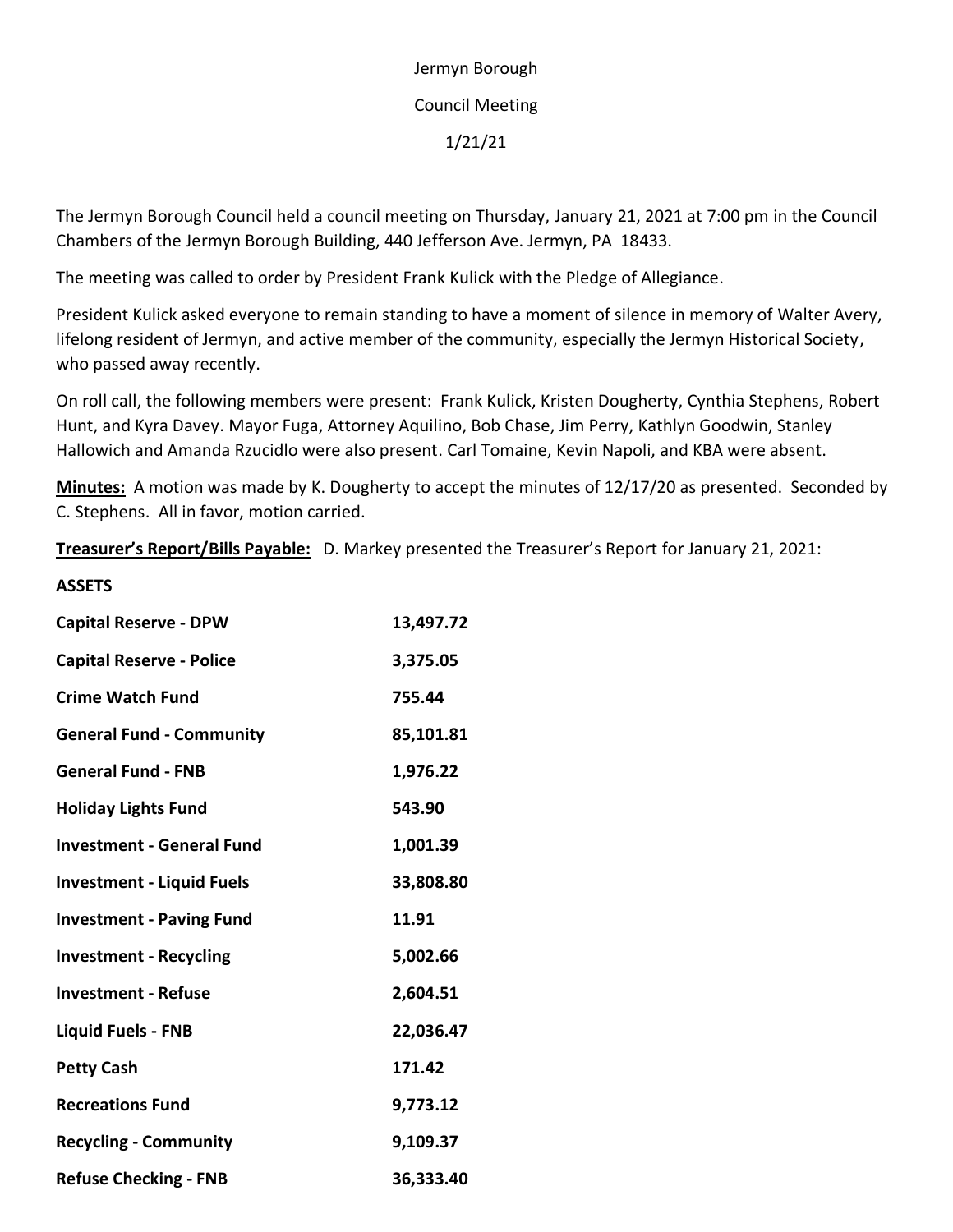#### **Current Liabilities**

#### **Accounts Payable 26,943.88**

A motion was made by K. Dougherty to accept the treasurer's report and pay the bills as presented. Seconded by K. Davey. All members in favor, motion carried.

**Correspondence:** F. Kulick read a letter of appreciation from the US Census Bureau to Jermyn Borough.

**Public Comment:** Bruce Smallacombe, Rear 703 Madison Ave. is representing Aurora Lodge, asking about the rental permit ordinance. He states this is a commerical property, and there is no residential units. F. Kulick stated it was sent in error, and he may disregard.

Amy Pidgeon, owner of 603 Lincoln Ave. stated she has a home that her father lives in, and he does not pay rent. She is receiving letters about the rental permit. F. Kulick stated we will be discussing the rental permit later in the agenda, and she may speak at that time.

**Police Chief:** Chief Arthur reported that for 2020, there were 5,946 total calls. They are completing a CLEAN audit with the Pennsylvania State Police, which audits their filing system, juvenile record keeping, police access, etc. All officers are certified for the upcoming year, including firearms and mandatory service training. Chief Arthur had a Chief's meeting, and the county is trying to streamline procedures with all municipalities. The Chief asked everyone to make sure their car doors are locked. People are going to different towns up and down the valley, and checking for unlocked vehicles. The police are continuing house watch checks, so people who are going away for the winter can contact the police to have their homes checked on for safety.

**Fire Chief:** Chief Hallowich reported the Jermyn Fire Department was dispatched 67 times. 21 of those calls were within Jermyn Borough. We're very fortunate in the fact that property damage was limited to \$1000 last year. Chief Hallowich thanked all the volunteers that put their time in, especially Fire Police, who are very valuable to this town, and don't always get the accolades they deserve. There is still a manpower concern, and he has a meeting at COMM Center to review the boxes to make sure we have adequate coverage.

**EMA Director:** James Perry, President of William Walker, addressed council. He showed them the resolution passed by Jermyn Borough Council in 2015, making William Walker Ambulance the primary Basic Life Support for all residents, employees, and visitors in Jermyn Borough. Mr. Perry also stated that in 2020, William Walker Ambulance provided 227 EMS trips and 20 Rescue trips, for a total of 247 trips to Jermyn in 2020. In 2021 to date, there have been 19 calls to Jermyn. William Walker has a paid driver for at least 12 hours per day, and pays about \$100K per year just for the EMT and driver. Calls take 1-2 hours now, due to all hospitals being in Scranton, and COVID-19. D. Markey stated he has had people come in the office that don't understand the situation, and ask why we pay \$5,000 to a Mayfield Fire Company? D. Markey stated we don't. We pay \$5,000 to a Mayfield Ambulance Company that serves Jermyn Borough. D. Markey asked Mr. Perry to come tonight to present for council and the public who may not understand or may have a problem with the funds the borough provides. Mr. Perry explained that part of the \$5,000 goes towards worker's compensation as well. F. Kulick asked if William Walker sends a bill to Jermyn residents? Mr. Perry stated yes, but if someone is a subscribed member, the ambulance company writes off the patient portion. The subscription is \$35/person, \$50/household per year. Mr. Perry reviewed additional expenditures, and stated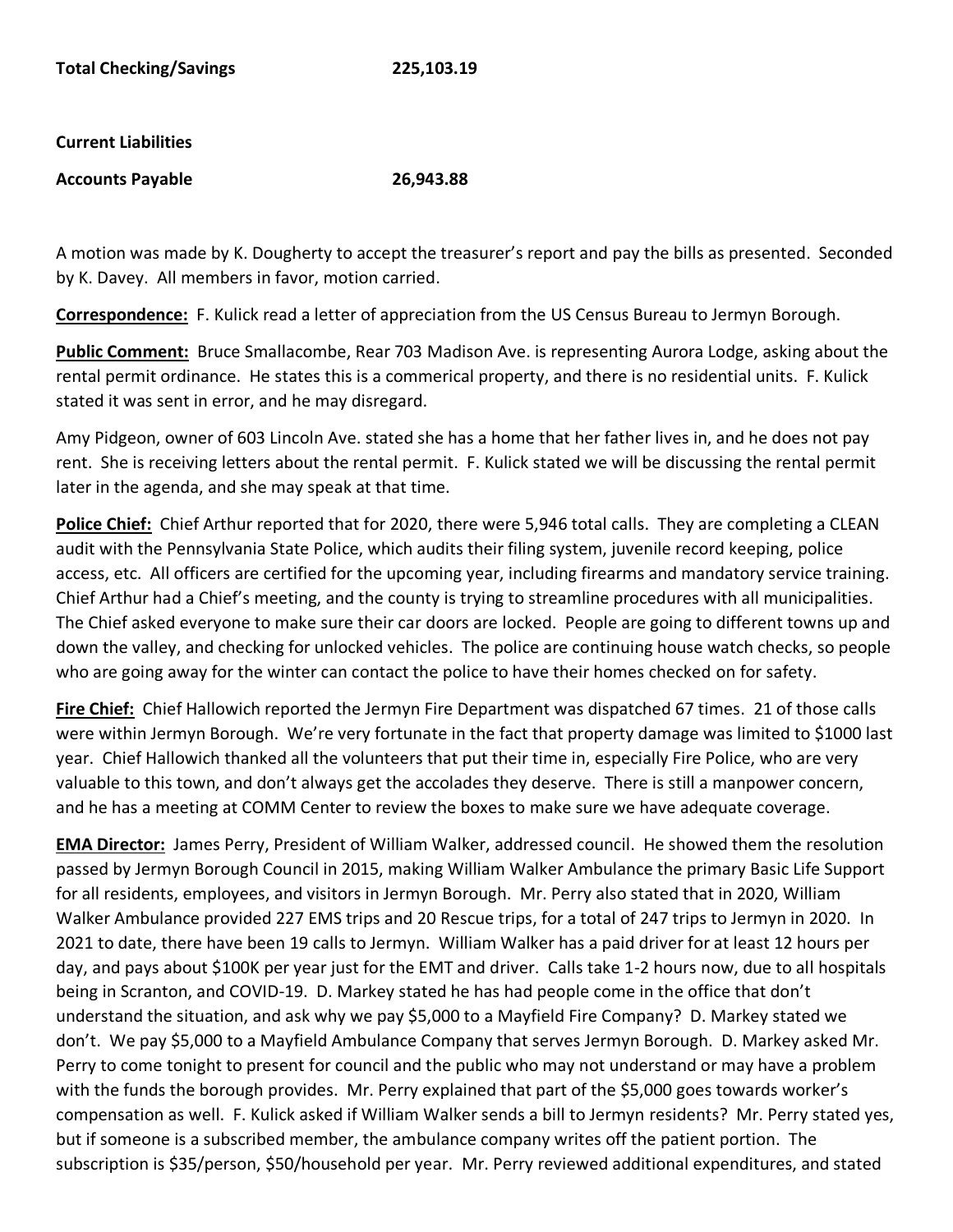the ambulance company doesn't make a profit, but provides the service to provide a service. F. Kulick asked what would happen to Jermyn residents if William Walker didn't exist? Mr. Perry explained there would be a truck coming from Blakely or Dunmore. Chief Hallowich explained that those companies are for-profit operations. F. Kulick asked about the subscription drive in Jermyn. Mr. Perry stated there are some people that have the subscription, but many do not. R. Chase asked about the difference between total calls and Jermyn calls. Mr. Perry stated that about ½ of the calls are Jermyn, because there were 500 calls out the door, and 227 to Jermyn. D. Markey stated one of the questions he was asked was "Why does the town pay money if I pay a subscription?" And these numbers easily explain that. Mr. Perry stated volunteer just means you volunteer your time, and you're not getting paid. It doesn't mean you don't incur all the other expenditures.

**Solicitor:** W. Aquilino stated he has been asked to review the non-owner occupied structures ordinance, and an unoccupied structures ordinance. These are both later in the agenda.

**Code Enforcement:** W. Aquilino stated we haven't had any hearings lately. The bulk of the work has been permit compliance and non-owner occupied structure compliance. W. Aquilino stated we are following up with non-compliance. W. Aquilino thanked D. Markey for being the administrative record keeping.

**Zoning:** B. Chase issued a permit for a new home that will be on a non-conforming lot. There is a planning commission meeting next week regarding R&L Carriers. He has a concern about the traffic study, and wants to have R&L obligated to remedy any issues incurred after the project is completed.

### **Engineer:** Absent

**Junior Council:** Nothing to report.

**Tax Collector:** K. Goodwin reported the delinquent list is being prepared to be sent. A lot of lessons were learned this year; primarily that she needs a deputy tax collector. She is looking to move out of the borough in 2021, and wants to bring a deputy up to speed. We have a new software program that will be delivered shortly. She was having issues with the bank this year. She had an issue with a taxpayer who paid twice, and overdrew her account. She is looking for the borough or the tax collector to pay the \$60 NSF fees. W. Aquilino stated to send the taxpayer's information to him and he will address it. She stated she wasn't sure how office hours are going to go for 2021 yet, due to COVID-19. D. Markey thanked her for stepping up to help the town this year. It was a tough year, but we got through it.

## **Mayor:** Nothing to report.

**Planning Commission:** F. Kulick stated the Planning Commission will meet Thursday, January 28<sup>th</sup> to discuss R&L Carriers.

**Public Safety:** Absent.

**Finance:** Absent.

**Shade Tree:** Nothing to report.

**Grants:** K. Dougherty reported we received enough CARES Act funding to redo the website, and also to purchase 2 Toughbook Computers for the Police vehicles. All funding has been received already. D. Markey is working on finishing parking lot paving reimbursement paperwork. We still haven't heard about Greenways, Trails, & Rec Grant application from last year, but state has been in touch for additional information, which is a good sign. D. Markey is applying for grant to reimburse the borough for ½ the costs of updating our floodplain ordinance last year. To date, our only costs have been the advertising of the ordinance.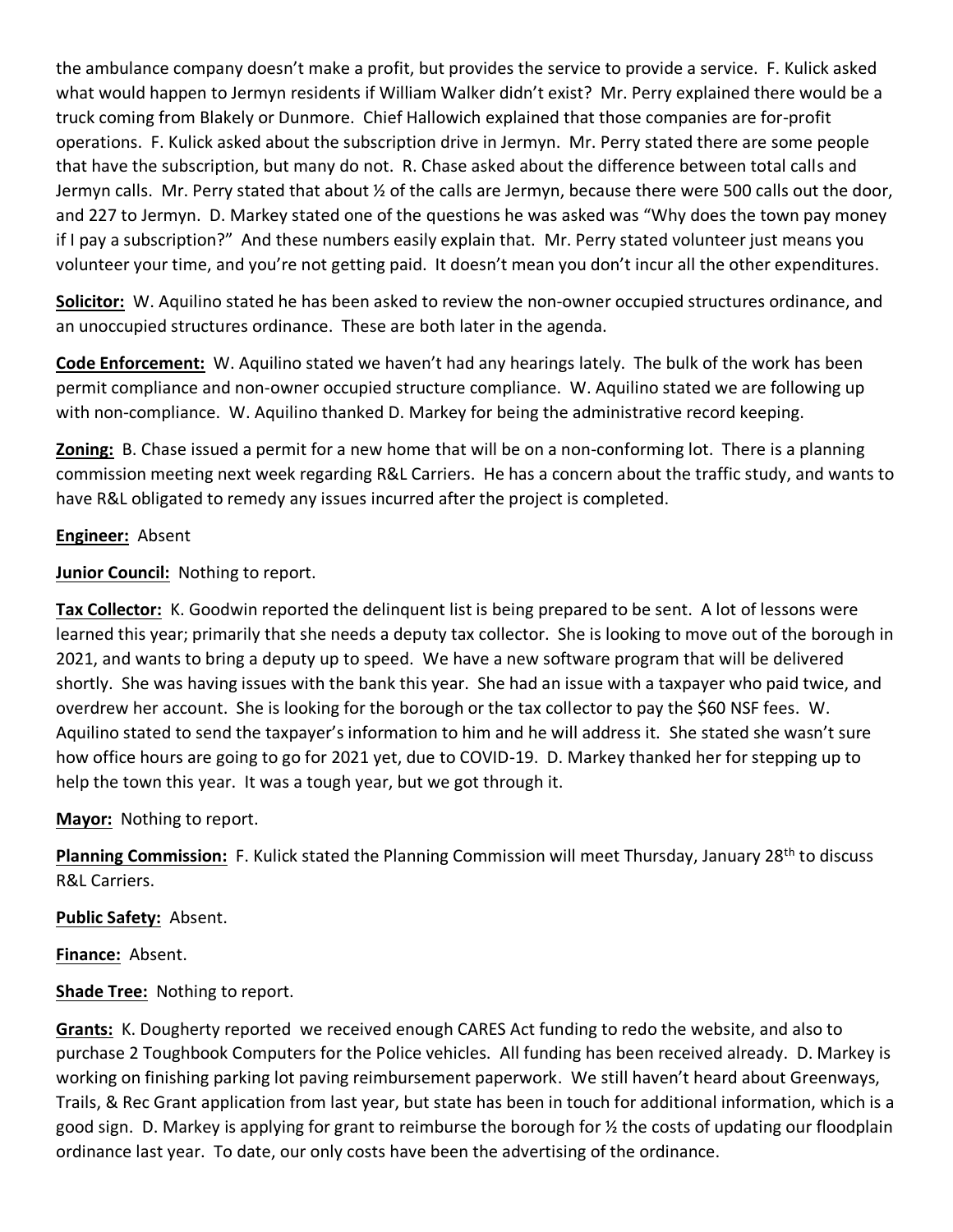**MS4:** We have been in contact with PA DEP regarding our MS4 Permit renewal. The DEP wants a target completion date from KBA for the Pollution Reduction Plan, and despite our best efforts, we have been unable to obtain a target date from KBA to date. There is a PSATS Virtual Class on 2/16/21 on Performing MS4 Outfall Inspections. D. Markey and Mayor Fuga plan to attend.

**DPW:** Mayor Fuga reported we ordered and received our VIBCO patch roller that was budgeted for in 2021. As the weather gets warmer, he'll be out filling holes and putting it to work.

**Recreations:** Nothing to report. D. Markey reported that we are receiving an estimate to replace the panel box over at the basketball courts so we can get the courts relit.

**Borough Manager:** D. Markey reported everyone got an ethics statement to fill out. Due back to him by 5/1. The next Blood Drive in Jermyn will be on 3/26. R&L Carriers' Engineer will be phoning into the Planning Commission meeting next week. D. Markey asked if the engineers should be here in person at the February meeting? F. Kulick stated yes. D. Markey reported 400 Hudson St is a split lot, with the house being in Jermyn, and the garage being in Archbald. Should we pursue this? K. Dougherty stated to contact the property owner and see if he would like to have the house changed over. T. Fuga stated their taxes should go down. D. Markey received an update regarding the Rushbrook Creek Project. The DEP received an initial proffered permit, and they are trying to work through some different permit issues and compromise. The new website is up and running and D. Markey gave Council and the audience a quick tour. There is still some work to do with the website, but it's currently up and running. D. Markey also stated that KBA advised the Bacon St. Sewer Project is ready to go to bid. A motion was made by K. Dougherty to put the Bacon Street Sewer Project out to bid. Seconded by K. Davey. All members in favor. Motion carried.

**Rental Permit Ordinance:** W. Aquilino stated there are issues with the current ordinance. It shouldn't be called a rental ordinance; it should be called a non-owner occupied structure ordinance, because that's what it is. The spirit of the ordinance is intended to protect the health, safety, and welfare of the Jermyn citizens. Amy Pidgeon of 603 Lincoln Ave. stated her 88 year old father lives in her house rent free, and they should not be subject to this ordinance. She was accompanied by a companion who stated that not only did Ms. Pidgeon have to pay the \$40 fee, but she was also forced by the borough to purchase insurance on the home. Since the home did not have a mortgage, she did not have it insured, but our ordinance requires proof of insurance. A lengthy discussion ensued back and forth between W. Aquilino and the gentleman in the audience regarding different definitions in the ordinance. W. Aquilino stated he is going to research different ways to write a new non-owner occupied structure ordinance, which takes parent-child relationships into account, as long as it is legal to do so. W. Aquilino stated that Ms. Pidgeon's situation, Mayor Fuga's situation, etc., will hopefully be addressed. He was asked how long until a new ordinance is passed? He stated it could be as early as March. R. Hunt had to exit the meeting at 8:35pm. Ms. Pidgeon stated it wasn't only the \$40, it was also the language in the letter that if compliance is not met, there can be additional fines, incarceration, etc. D. Markey stated that is standard language in every letter that the code enforcement officer sends out. D. Markey stated that also, underneath that language is language that reads it is not the intent of the Code Officer, Mayor, Council, or any other official to be punitive, but to reach a goal of a safe, beautified town. A motion was made by C. Stephens to allow the solicitor to draft an ordinance for non-owner occupied structures. Seconded by K. Davey. All members in favor, motion carried.

**Washington Ave Speed Limit Reduction:** F. Kulick stated the Washington Ave Speed Limit Reduction Ordinance has been duly advertised, and ready for passage. A motion was made by K. Dougherty to pass Ordinance 01-2021. Seconded by C. Stephens. All members in favor, motion carried.